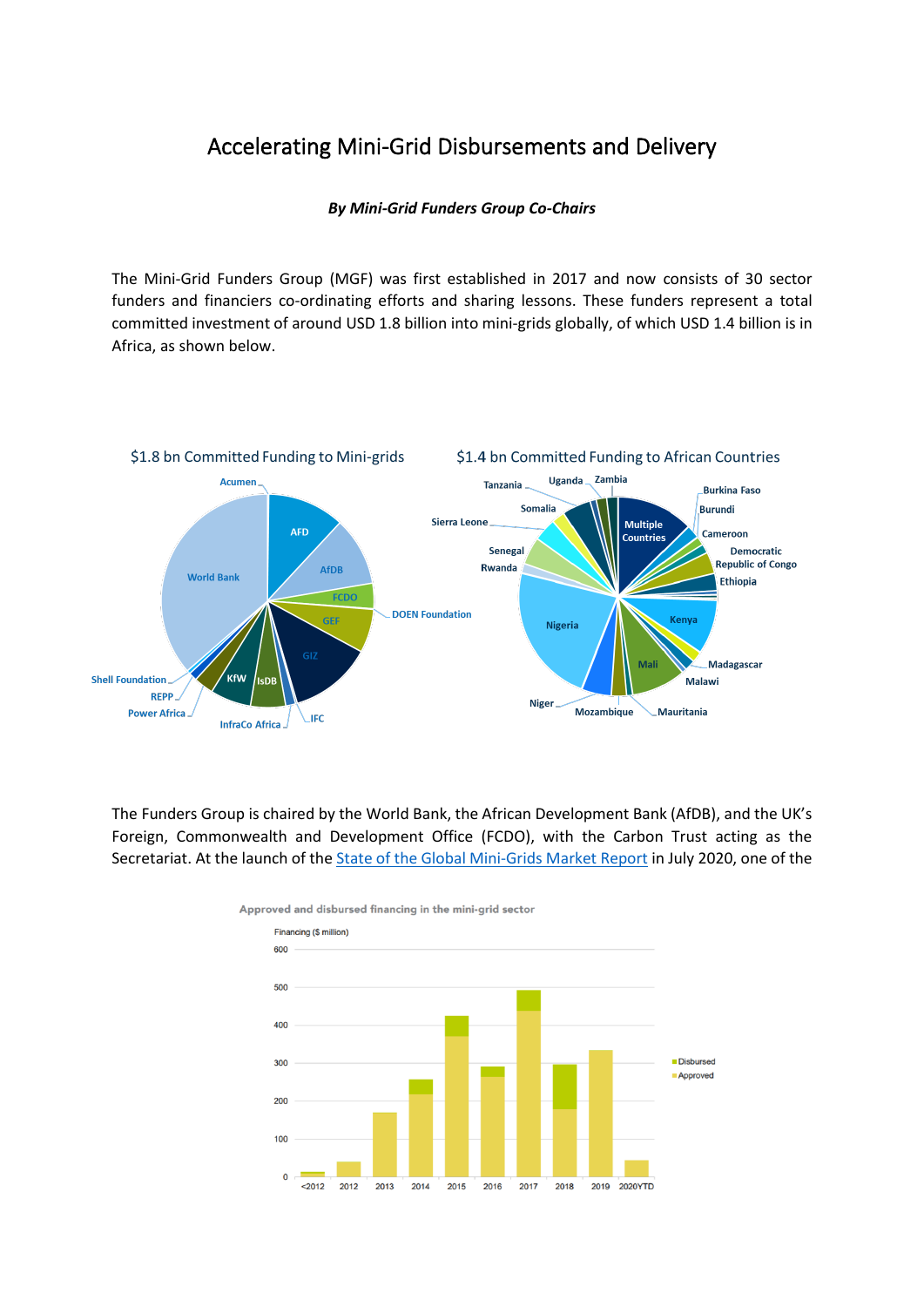notable statistics presented was the disbursement rate to date of 13 percent of the USD 1.8 billion recorded as committed by the MGF members.

The Mini-Grid Funders Group's objective is to deploy committed funding quickly and effectively to deliver clean energy access for as many unserved communities as possible. This blog is an attempt to unpack the disbursement rate issue, building on discussions in the group and further analysis by the secretariat on the figures. It also suggests some actions – both by funders and non-funders – to accelerate disbursements and delivery.

## Is a 13 percent disbursement rate bad?

We would all like to see faster delivery on the ground, faster disbursement rates and even greater levels of private investment. Indeed, even since the publication of the State of the [Global Mini-Grids](https://minigrids.org/market-report-2020/) [Market](https://minigrids.org/market-report-2020/) report in July, programme updates have taken the disbursement rate up to 14 percent, despite COVID-19. However, it is not actually clear what disbursement rate number we should expect or aspire to at any one time. Several positive things can lead to low disbursement rates:

- The mini-grids sector is seeing rapid growth in interest and investment. 2019 was a significant year for commitments in which we saw the World Bank and AfDB commit USD 240 million in Nigeria alone, which are only just starting to disburse. Further announcements of additional funding are expected in the next 12 months, which could actually reduce the disbursement rate in the short term.
- The disbursement rate of a financing window is strongly influenced by market readiness, and funders have been supporting this readiness by working with partner governments, which takes time, especially in countries where markets are in early stages.
- Much of the non-policy or technical assistance support to the mini-grids sector is in the form of results-based financing (RBF). This is a mechanism with strong support from industry, but that doesn't pay out until after delivery, and so disbursement will not be reported until later in the finance window.

As more programmes come fully online, and RBF is claimed as connections are made, we expect the disbursement rate to improve over time. However, we also expect and encourage further commitments from funders, financiers and governments, which may in the short term even lower the disbursement rate.

# Factors within the funders influence

There are always areas where funders can improve their processes or procedures, and members of the Funders Group take seriously their responsibility to be as efficient as possible, while fully carrying out their duties for robust management of funds entrusted to them. Some of the areas where improvements are needed, and happening, are as follows: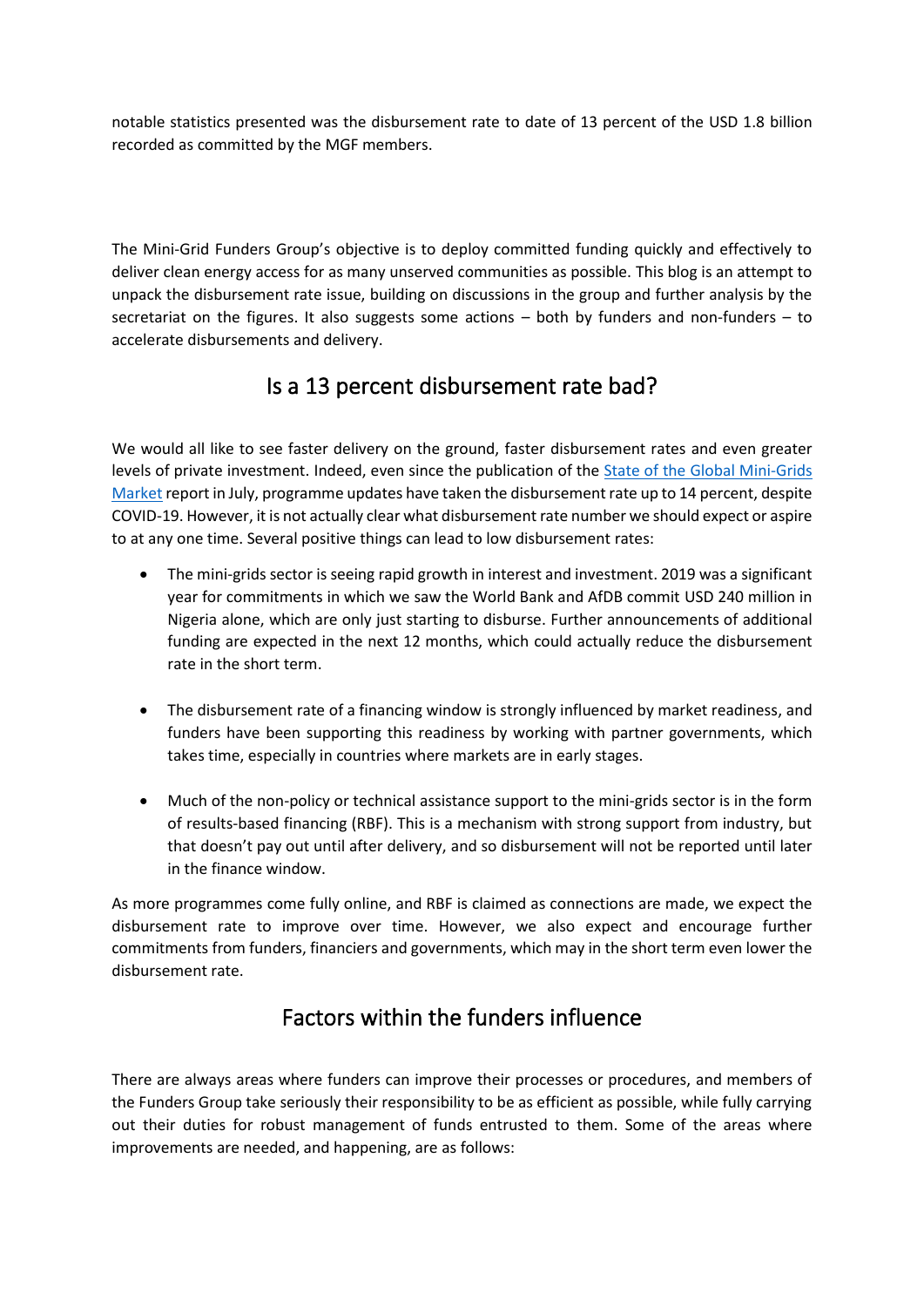- Many mini-grid programmes funded by MGF membersto date have been the first of their kind – for the funders themselves, as well as partner governments, regulators, etc. This has often made facility set up times longer than expected or desired. Increased exchange of lessons, templates, tools, approaches, experiences, etc. between programmes and between funders and governments – as facilitated by the MGF and organisations like the [Club-ER of Rural](https://www.club-er.org/home.html)  [Electrification Agencies](https://www.club-er.org/home.html) – seek to make programme start-ups smoother as they are repeated.
- Funders and financiers have often struggled with understanding and responding appropriately to the risk profile of the sector. In many cases what is needed is infrastructure finance, but the typical risk expectations of traditional infrastructure investors are not immediately aligned with the actual risks of the nascent and decentralized mini-grids market. Indeed, investment committees often view mini-grid developers more like tech start-ups than utilities. As each funder gains more experience and familiarity with the sector, for example, in ESG departments or investment committees, we can also expect processes to speed up.

Overall, different funders have been building up their experience, capabilities and portfolios on minigrids and updating their risk tolerance as they go. As knowledge, experience and replicable funding models develop across the sector, it will become easier to mitigate risk and disburse funding. But action from funders alone can only go so far, and for the whole sector to work – that is, for the funding to really flow – the roles of partner governments and developers are also key.

## Factors influenced by the wider sector

Some of the factors in the control of other key stakeholders, which also have an impact on the disbursement rate of mini-grids funding, include:

- Partner governments have a central role in setting the policy and regulatory conditions for the mini-grids sector. While funders can support this process, such as via the [Green Mini-Grid](https://greenminigrid.afdb.org/)  [helpdesk,](https://greenminigrid.afdb.org/) [Get.Invest,](https://www.get-invest.eu/) and [ESMAP,](https://www.esmap.org/) in the end it is only governments that can put in place these conditions, which have a critical bearing on the investment appeal and fundability of projects in respective countries. Again, funders can help with things like supporting capacity and better data on which to base decisions, etc., but a basic alignment of intent and perspective on the future market is key, and indeed growing in many countries.
- Tariffs are always a key issue, with a range of perspectives still existing within and between stakeholder groups around the best, fairest and most realistic approach. Funders are always looking for the most efficient and catalytic use of their capital, but don't generally have a dogmatic view on the best approach on tariff – as long as it is affordable and sustainable. However, a clear public-private settlement on the tariff approach, whatever it is, is needed for funds to flow in earnest, as without effective tariffs and clarity on the role of any incentives or subsidies, projects cannot reach financial close, and funds cannot be disbursed.
- Intermediaries, associations and fora can play an important role in bringing together stakeholders and finding solutions  $-$  for example organizations like the African Forum for [Utility Regulators](https://afurnet.org/) (AFUR) are working with the Funders Group's support to create a platform for dialogue between the public and private sectors on cost-effective tariff design.